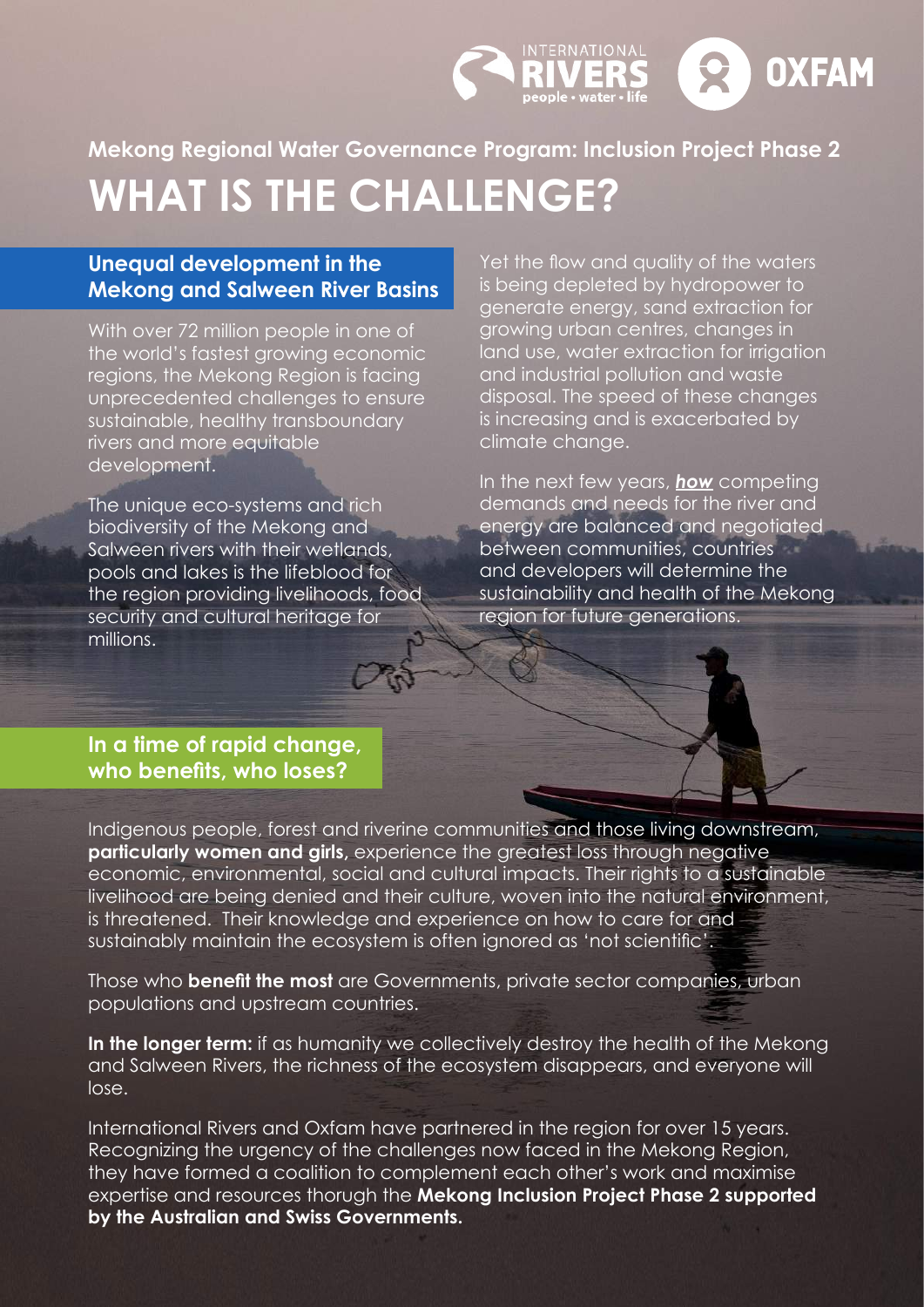# **We want to see in the Mekong region:**



**Increased capacity and inclusion of communities.** 



**This will help strengthen civil society and researchers to:** 

- **• Challenge the lack of accountability;**
- **• Influence decision making and**
- **• Propose renewable energy alternatives to reduce reliance on hydropower development.**



**Women, people with disabilities, youth and community leaders have increased capacity and opportunities to explain to the public how rivers provide their food, livelihoods and cultural heritage and this is as important as the economic value of the river and should be factored into decision making.** 

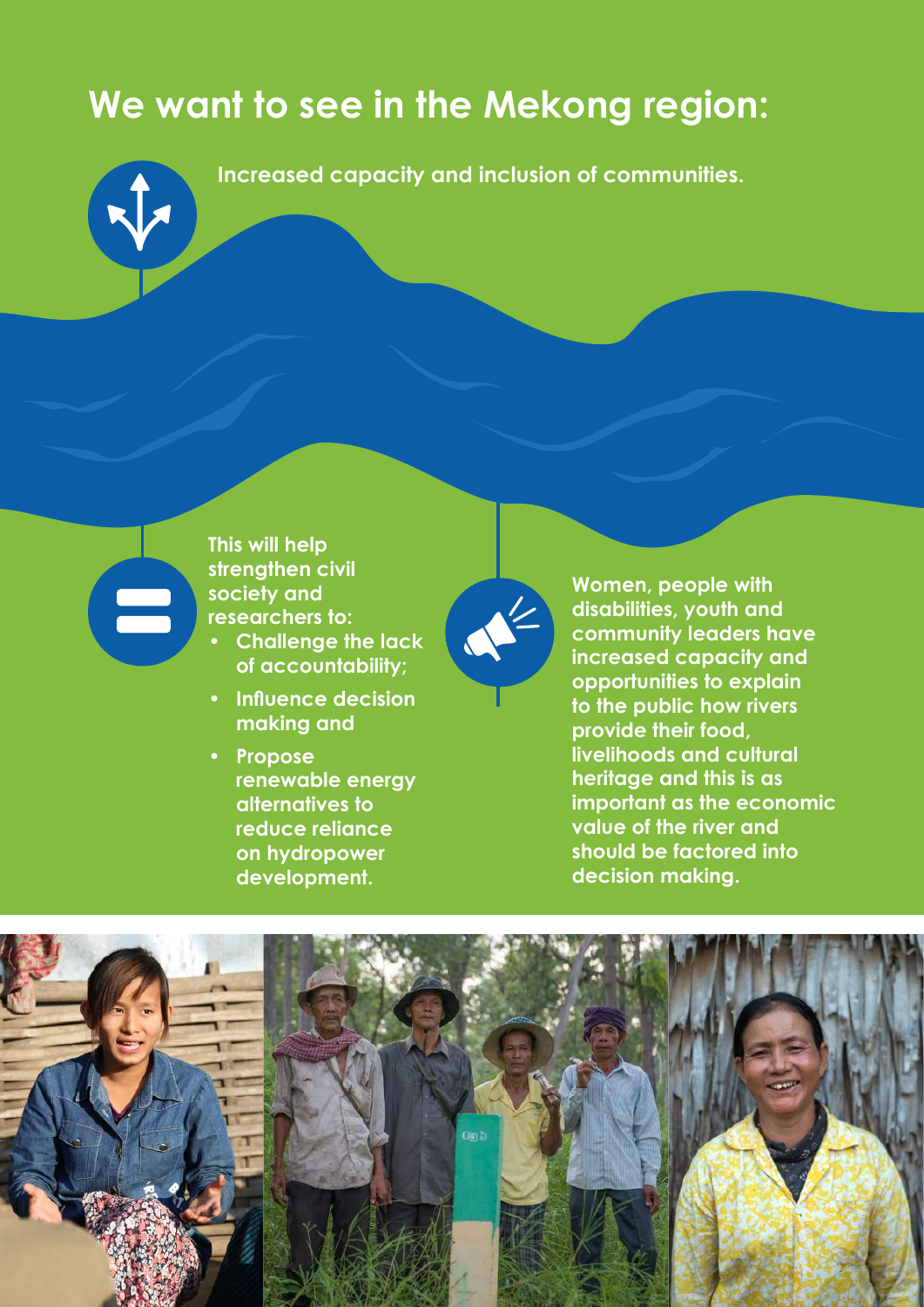# **How will we achieve this?**

## **Building on our experience we will:**



Identify new ways to convene different stakeholder groups to listen to and respect each other's views and knowledge of sustainable Water Resource Governance and Renewable Energy.



Ensure that the goals for development in the Mekong and Salween basins are increasingly built on shared values and international standards.



Ensure decisions made by government and developers at the national and regional levels increasingly include the views and knowledge of communities affected by Hydropower and Renewable Energy projects.

## **The Program will focus on:**

## **SOCIAL INCLUSION, GENDER EQUALITY, AND WOMEN'S LEADERSHIP**

#### **Focus:**

With our support, young and indigenous women will have their voices and interests heard at public events and decision-making processes at local, national and regional level.